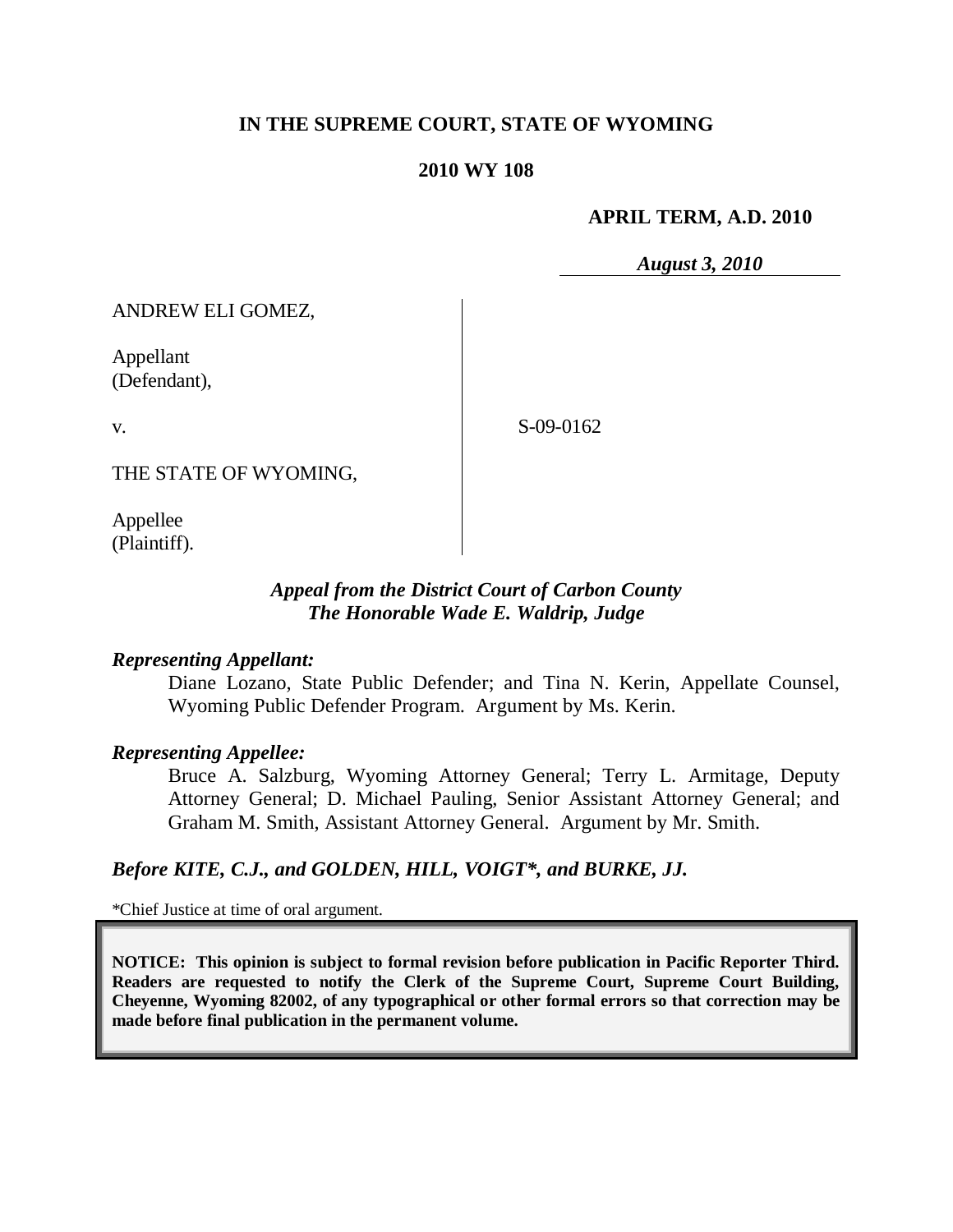## **HILL,** Justice.

[¶1] Appellant, Andrew Eli Gomez (Gomez), challenges the district court's decision to deny his motion to transfer the criminal matters that underlie this appeal to the juvenile court. Gomez was convicted of felony interference with a police officer (intentionally and knowingly caused bodily harm) in violation of Wyo. Stat. Ann § 6-5-204(b), as well as three misdemeanors; youthful driver with detectable alcohol, reckless driving, and failure to stop vehicle where accident involved death or personal injuries. Gomez was convicted of all the charged crimes. He was sentenced to six to ten years of incarceration for his felony conviction, with a recommendation for placement in the Youthful Offender Program (Boot Camp). Additional concurrent sentences were imposed for the misdemeanor convictions.

[¶2] In addition, Gomez challenges the constitutionality of the statute which establishes the jurisdiction of the juvenile court; claims the evidence was insufficient to sustain the conviction for felony interference with a police officer (no evidence of specific intent); asserts that the district court abused its discretion in disallowing evidence from Gomez's expert witness (this issue includes a contention that the ruling violated Gomez's right to compulsory process); and, that the district court failed to instruct the jury as to the effect of Gomez's intoxication at the time the crime was committed. We will affirm.

## **ISSUES**

[¶3] Gomez raises these issues:

- I. W.S. § 14-6-203 is unconstitutional.
- II. Alternatively to Issue I, the trial court abused its discretion when it failed to grant [Gomez's] motion to transfer his felony case to Juvenile Court.
- III. There was insufficient evidence of specific intent to sustain [Gomez's] felony conviction for interference – attempting to cause bodily injury.
- IV. The trial court erred in refusing to answer a question about the "ultimate issue" in the case. Also, this ruling violated [Gomez's] Sixth Amendment right to compulsory process.
- IV. The trial court erred in failing to give an instruction to the effect of [Gomez's] intoxication [at the time the crime was committed].

The State rephrases the issues: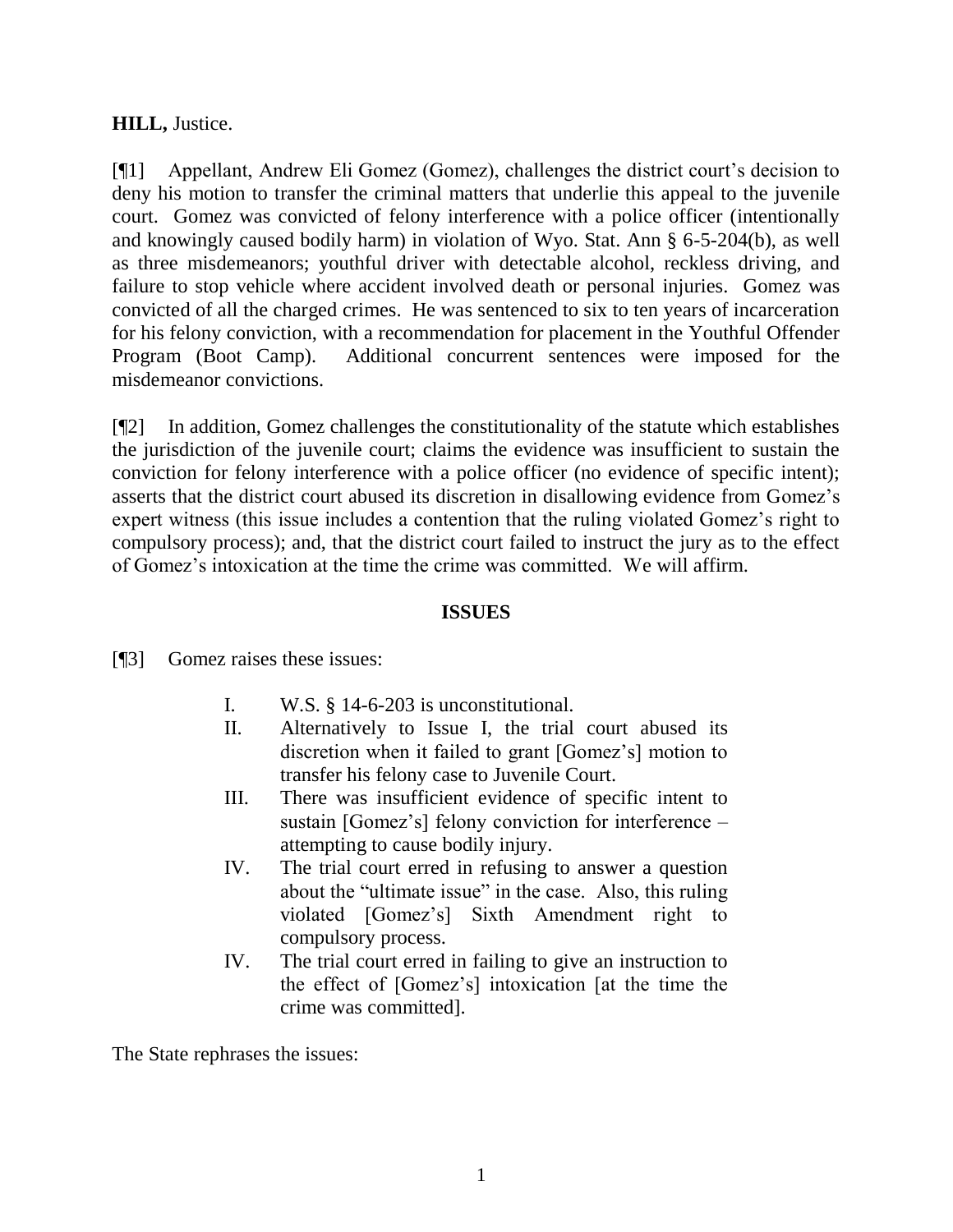- I. Does Wyo. Stat. Ann. § 14-6-203 violate due process by enhancing a person's sentence without a jury finding?
- II. Did the trial court abuse its discretion when it failed to grant [Gomez's] motion to transfer his felony case to Juvenile Court?
- III. Was [Gomez] charged with and found guilty of attempting to cause bodily injury to a peace officer or was he charged with and found guilty of causing bodily injury to a peace officer? [Underscoring] added.]
- IV. Did the trial court err in refusing to allow [Gomez's] expert witness to answer a question about the "ultimate issue" in this case?
- IV. Was a voluntary intoxication instruction warranted, considering [Gomez] was charged with a general intent crime?

# **FACTS AND PROCEEDINGS**

[¶4] On October 15, 2008, Gomez was charged with the crimes set out heretofore, in the district court. All of the crimes for which Gomez was convicted occurred around 9:30 p.m. on October 10, 2008. A 911 call directed the attention of multiple law enforcement officers to an apartment building in Rawlins to investigate a fight in progress. Gomez was at the scene of that fight and he was fleeing as the police arrived. Police Officer Chris Gulbrandson arrived at the scene to further investigate and he parked his car so as to block an exit. The headlights of Gulbrandson's patrol car were on and the car had reflective stripes and an LED light bar, but he had not activated the vehicle's overhead lights. When he got out of his car onto the roadway, Gomez ran into him with his pickup, "sandwiching" Gulbrandson between his patrol car and Gomez's pickup. Officer Gulbrandson recognized the vehicle as belonging to Gomez and he could clearly see him through the driver's side window as he was hit. Gulbrandson was seriously injured by this occurrence. Gomez fled the scene of the incident and was later found hiding in his bedroom at home. Police officers arrested him there and he resisted their efforts to make that arrest. Once in jail, Gomez was given a sobriety test which showed a BAC of .13.

[¶5] On January 6, 2009, Gomez filed a motion to transfer the proceedings in his case to the juvenile court. By order entered on January 29, 2009, the district court denied that motion. As necessary, additional facts and circumstances will be provided in our discussion of the issues raised.

# **DISCUSSION**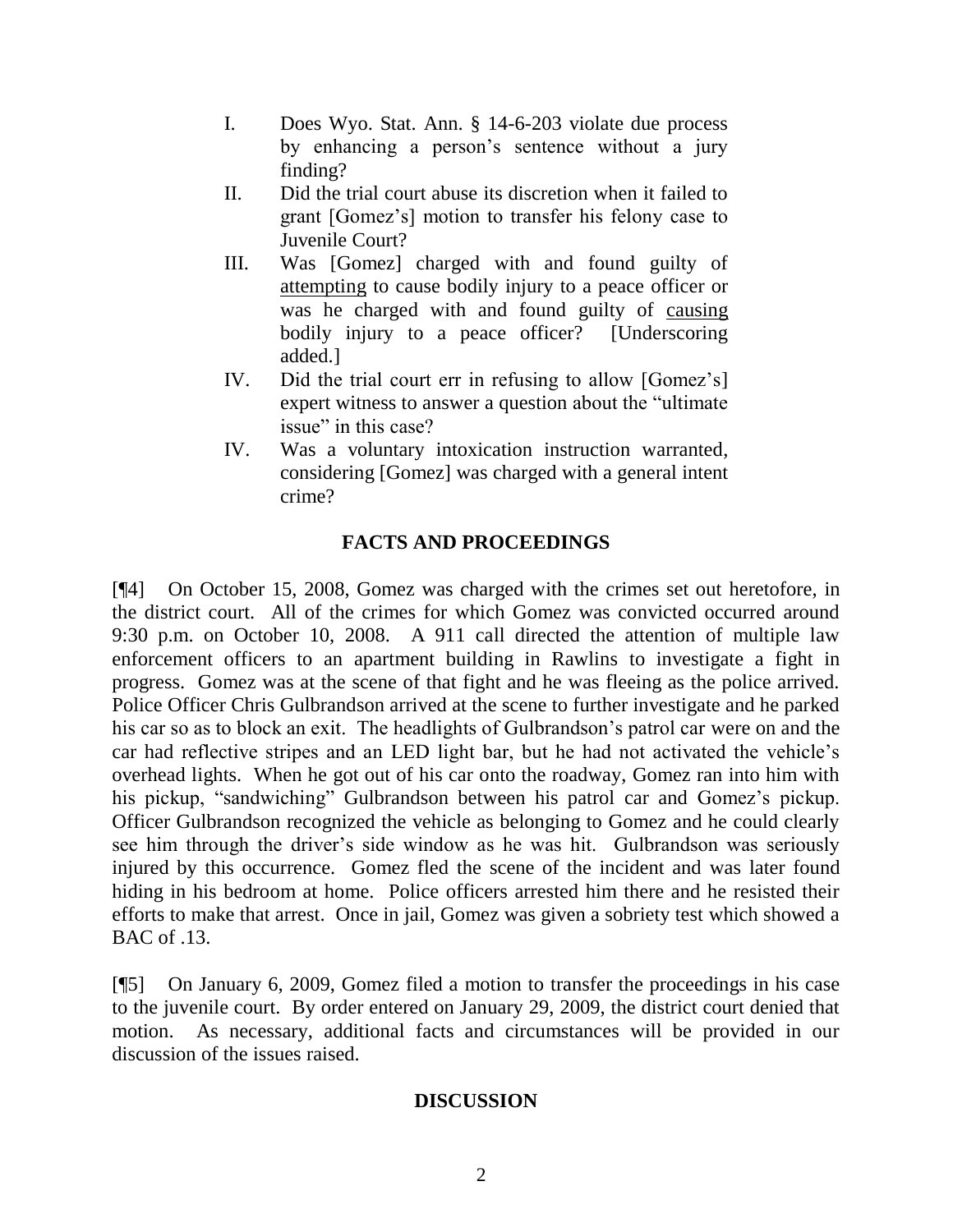#### **Constitutionality of Juvenile Court Statutes**

[¶6] The essence of Gomez's constitutional issue is that the governing statute, Wyo. Stat. Ann. § 14-6-203 (LexisNexis 2009),

> …places into the hands of the prosecuting attorney, and upon motion such as this, the trial court, the decision of whether to place Mr. Gomez, a juvenile, in juvenile court, with the attendant consequences, or to place Mr. Gomez in district court, where he was made a felon and faced greatly enhanced penalties, including imprisonment, which he then received. This statute, on its face, violates *Apprendi v. New Jersey*, 530 U.S. 466, 120 S.Ct. 2348, 147 L.Ed.2d. 2d 435 (2000).

Gomez concedes that this issue was not raised in the district court and asserts that, therefore, this Court should consider this error under a plain error analysis. In such instances we apply this standard of review:

> We review constitutional questions *de novo*. *Rabuck v. State*, 2006 WY 25, ¶ 13, 129 P.3d 861, 864 (Wyo. 2006); *Giles v. State*, 2004 WY 101, ¶ 10, 96 P.3d 1027, 1030 (Wyo. 2004). Because Stokes did not raise the issue of the constitutionality of Wyo. Stat. Ann. § 14-3-105 in the district court, our review of Stokes' claim is confined to a search for plain error. Plain error exists when: (1) the record is clear as to the incident alleged as error; (2) the error transgressed a clear and unequivocal rule of law; and (3) the error adversely affected a substantial right of the accused which materially prejudiced him. *Moe v. State*, 2005 WY 58, ¶ 7, 110 P.3d 1206, 1210 (Wyo. 2005); *Pierson v. State*, 956 P.2d 1119, 1123 (Wyo. 1998).

*Stokes v. State*, 2006 WY 134, ¶ 6, 144 P.3d 421, 423 (Wyo. 2006).

[¶7] In 1 Michael J. Dale, et al., *Representing the Child Client* ¶ 5.03[13][k] (Application of *Apprendi* Doctrine to Juvenile Delinquency Cases) (2008) the authors note:

> The United States Supreme Court held in *Apprendi v. New Jersey* [530 U.S. 455, 120 S.Ct. 2348, 147 L.Ed.2d 435 (2000)] that any facts other than prior convictions, which increase the penalty for a crime beyond the statutory limit,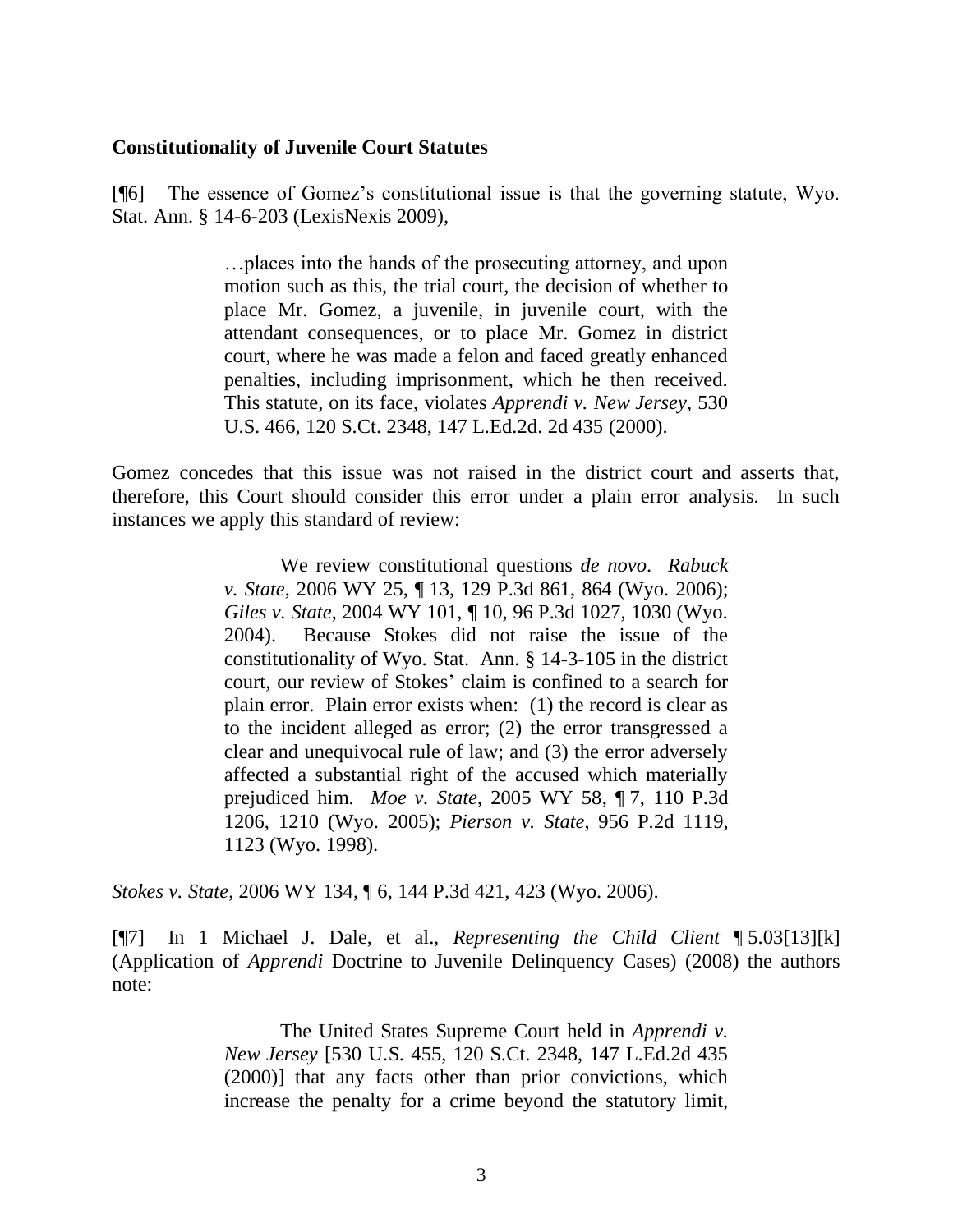must be submitted to a jury and then proved beyond a reasonable doubt. The ruling struck down a New Jersey law authorizing an increase to the maximum sentence for a crime if the trial judge found by a preponderance of the evidence that the defendant had committed the crime "to intimidate an individual because of race, color, gender, handicap, religion, sexual orientation, or ethnicity." The Supreme Court found the statute violated the defendant's Sixth and Fourteenth Amendment rights to due process and trial by jury.

Although *Apprendi* involved an adult defendant, a growing body of case law involves the application of the *Apprendi* doctrine in the juvenile delinquency context. One example is the transfer of juveniles to adult court for prosecution. It has been argued that juvenile court procedures used to prosecute children as adults violate *Apprendi* because adult prosecution results in an increased sentence based upon facts not submitted to a jury or proved beyond a reasonable doubt. A violation of *Apprendi* also may arise under an "extended jurisdiction juvenile prosecution (EJJ)." In EJJ cases in Illinois, if prosecution of a child results in a guilty plea, a finding of guilt, or a verdict of guilt, the court will impose one or more juvenile sentences and an adult criminal sentence which will be stayed on the condition that the child not violate the provisions of the juvenile sentence or commit a new crime. A third situation where an *Apprendi* violation may occur is in jurisdictions with "youthful offender" statutes authorizing judges to increase the punishment for juveniles convicted of certain offenses beyond the statutory maximum otherwise permitted for juveniles, if certain conditions are met.

Courts have generally been reluctant to apply *Apprendi* in juvenile delinquency settings not specifically involving questions of the child's guilt or innocence. Proceedings determining which system is appropriate for a juvenile offender are considered outside of the scope of *Apprendi*  [*citing In re J.W*., 304 Ill. App. 3d 1, 804 N.E.2d, 1094, 1102 (2004).]

[¶8] In the case *In re J.W.*, an Illinois appellate court ruled that an EJJ case does not implicate the rule articulated in *Apprendi*. *J.W.*, at 804 N.E.2d 1101-03 (citing other similar Illinois cases). In *State v. H.O.*, 81 P.3d 883, 885-86 (Wash.App. 2003) a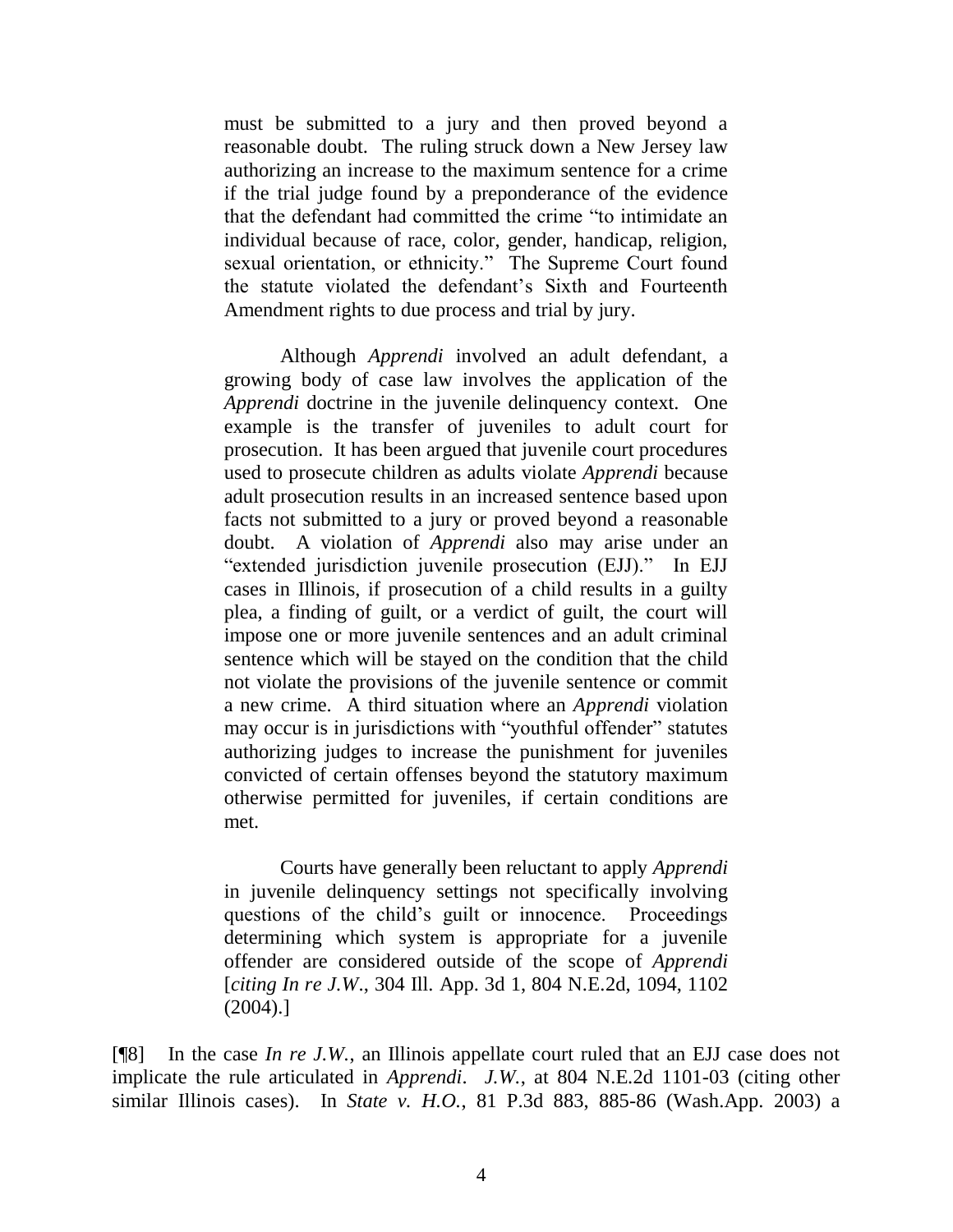Washington appellate court rejected a contention that *Apprendi* and its progeny mandate a "beyond a reasonable doubt" standard to decline juvenile jurisdiction.In *State v. Mays*, 85 P.3d 1208, 1216 (Kan. 2004), the Kansas Supreme Court held that the Kansas procedure for authorizing adult prosecution, which is similar to Wyoming's, falls outside the dictates of *Apprendi*. In *Caldwell v. Commonwealth*, 133 S.W.2d 445, 453 (Ky. 2004), the Supreme Court of Kentucky adopted the same rule as did Kansas.

[¶9] A different result was reached in *State v. Rudy B.*, 216 P.3d 810, 812-25 (N.M. 2009), where, in a lengthy decision, the Court of Appeals of New Mexico discussed its "unusual" system of handling juvenile cases. *Id*. at 815. The opinion in that case resulted in a significant change in how New Mexico viewed its juvenile court proceedings in light of *Apprendi* and its progeny. The appellate court determined that New Mexico's existing procedures were unconstitutional and further determined that its decision was a "new rule" that would apply only to new cases and those that are on direct review where the *Apprendi* issue has been preserved for appeal. *Id*. at 824-25. Also see *Commonwealth v. Quincy Q.*, 753 N.E.2d 781, 788-90 (Mass. 2001) wherein the Massachusetts appellate court adopted the *Apprendi* rule to the extent that any increase in penalty for youthful offenders must be proved beyond a reasonable doubt.

[¶10] Applying the plain error rule, we conclude that the error asserted was not considered in the district court and is not reflected at all by the record on appeal. Furthermore, it does not transgress a clear and unequivocal rule of law. Therefore we decline to further consider the issue in this case.

# **Refusal of Motion to Transfer to Juvenile Court an Abuse of Discretion**

[¶11] The district court's decision not to transfer Gomez's case to juvenile court, from the district court, is reviewed under the abuse of discretion standard.

> Judicial discretion is a composite of many things, among which are conclusions drawn from objective criteria; and it means a sound judgment exercised with regard to what is right under the circumstances, and without doing so arbitrarily or capriciously.

*Vaughn v. State*, 962 P.2d 149, 151 (Wyo. 1998).

[¶12] On January 29, 2009, the district court held a hearing so as to consider the merits of Gomez's motion to transfer his case to the juvenile court. We note at the outset that the county prosecutor or district attorney has the responsibility for making an initial determination whether or not to charge a juvenile with a felony, in either the district court or the juvenile court. Wyo. Stat. Ann § 14-6-203(f) (LexisNexis 2009); and see generally, *Hansen v. State*, 904 P.2d 811 (Wyo. 1995).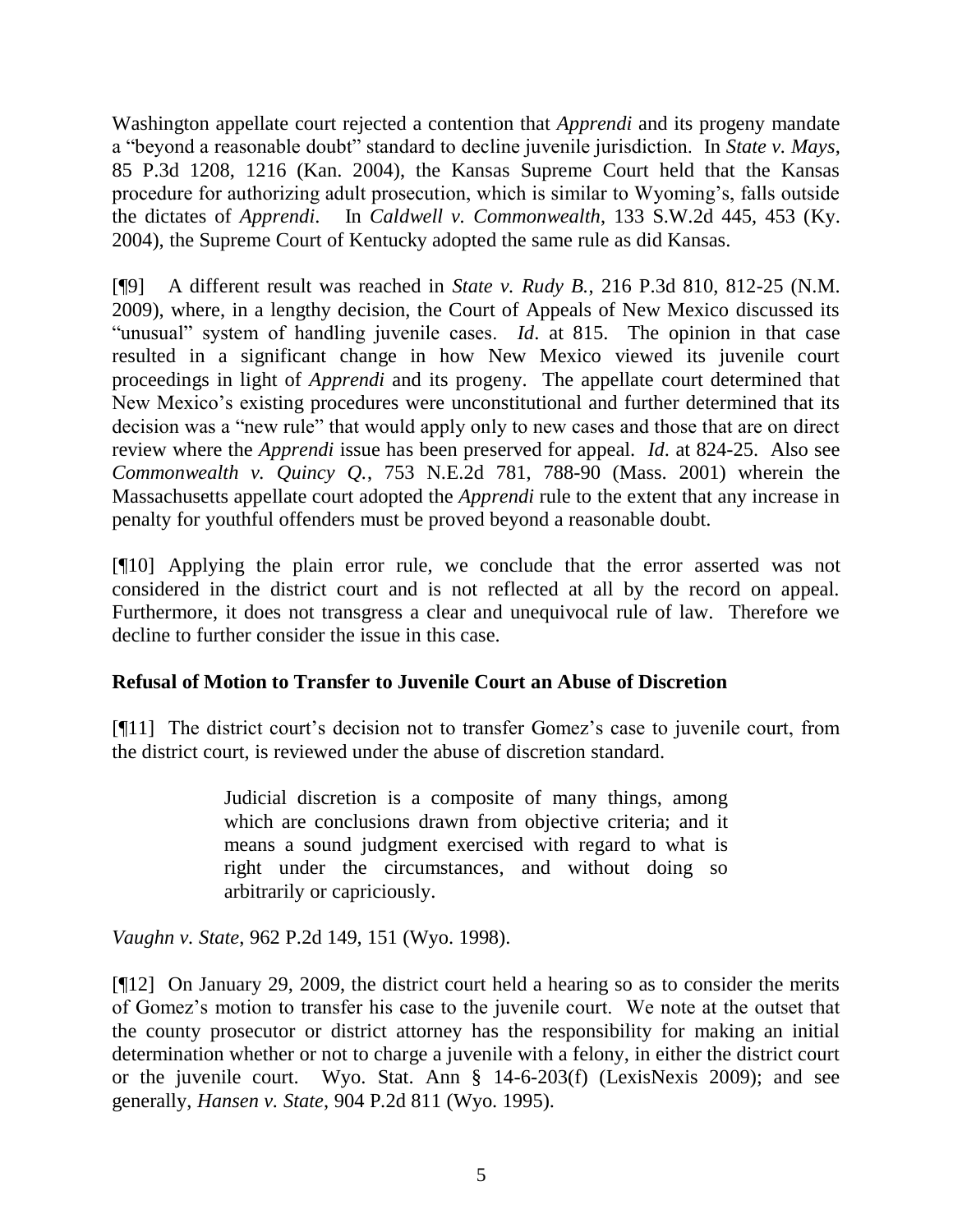[¶13] Gomez was 17 years old at the time he committed the crime at issue here. Section 14-6-203(f)(iii) provides that in cases where the juvenile has attained the age of 17, the prosecuting attorney must consider the factors set out in Wyo. Stat. Ann. § 14-6-237(b)(i) through (vii) (LexisNexis 2009), in making the decision whether to prosecute a juvenile in district court or juvenile court. Those factors are:

> (i) The seriousness of the alleged offense to the community and whether the protection of the community required waiver;

> (ii) Whether the alleged offense was committed in an aggressive, violent, premeditated or willful manner;

> (iii) Whether the alleged offense was against persons or against property, greater weight being given to offenses against persons especially if personal injury resulted;

> (iv) The desirability of trial and disposition of the entire offense in one (1) court when the juvenile's associates in the alleged offense are adults who will be charged with a crime;

> (v) The sophistication and maturity of the juvenile as determined by consideration of his home, environmental situation, emotional attitude and pattern of living;

> (vi) The record and previous history of the juvenile, including previous contacts with the law enforcement agencies, juvenile courts and other jurisdictions, prior periods of probation to this court, or prior commitments to juvenile institutions;

> (vii) The prospects for adequate protection of the public and the likelihood of reasonable rehabilitation of the juvenile (if he is found to have committed the alleged offense) by the use of procedures, services and facilities currently available to the juvenile court.

[¶14] Those factors are also used by the district court in a transfer hearing as a part of its discretionary decision-making process. Wyo. Stat. Ann. § 14-6-237(a) and (b) (LexisNexis 2009). At the transfer hearing in this matter, Gomez presented evidence from his stepfather, Marvin Brown, that in October of 2005, at age 15, Gomez was given a ticket and fined for "breach of peace--fighting," but he was not given any counseling. In June of 2006, Gomez received a driver's license violation just before he was 15 and was given a ticket and fined, but again received no counseling. Mr. Brown testified that he and Gomez's mother were concerned about the path Gomez was taking, but conceded that counseling assistance was not sought because they could not afford it. Mr. Brown's testimony continued that in July of 2006, Gomez was ticketed for failure to report an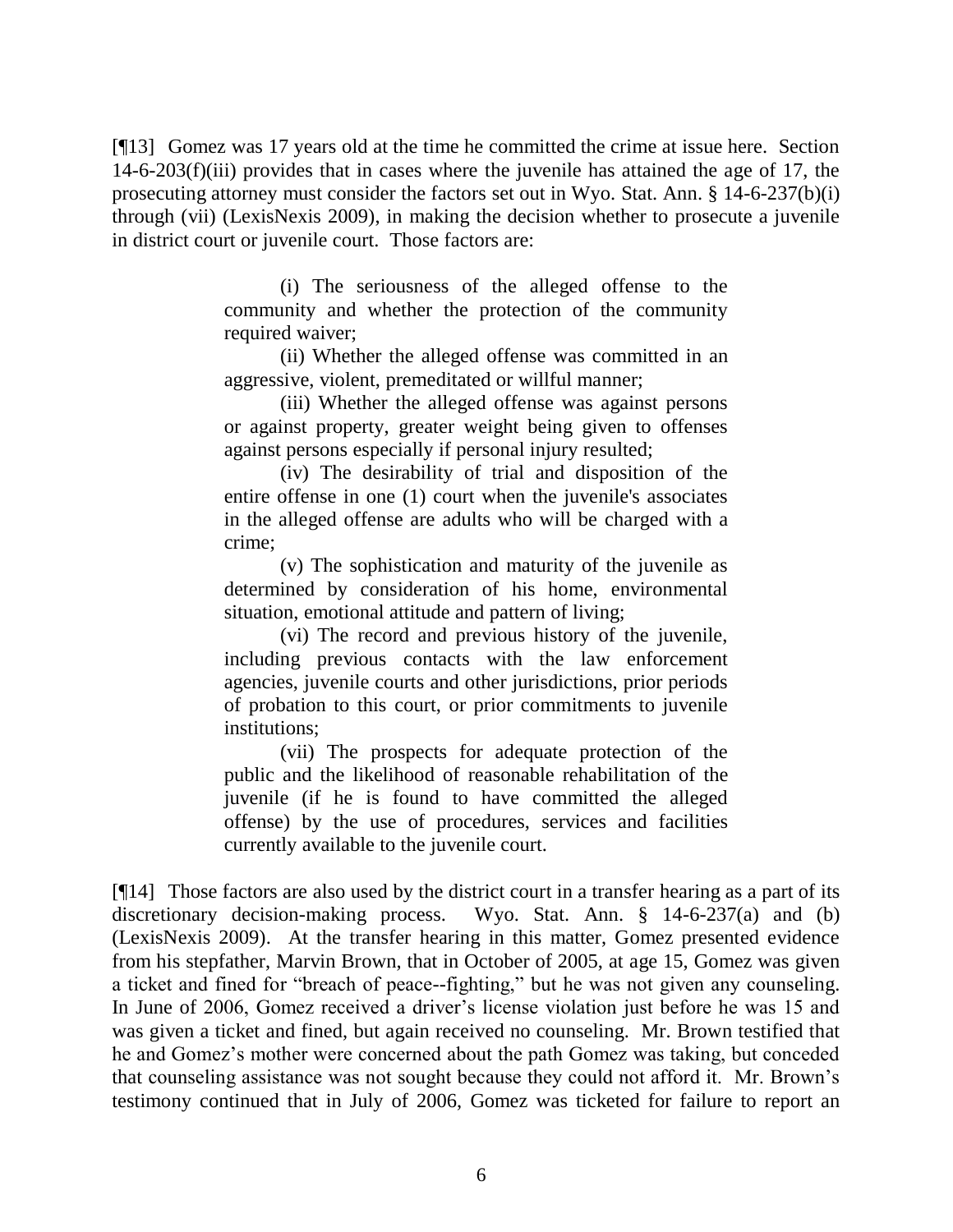accident and a driver's license violation. Once again, Gomez received no counseling. In February of 2007, Gomez again was ticketed for driving under 15 years of age, but no counseling was sought or given him. In May of 2007, Gomez was ticketed and fined for imprudent driving and a restricted driver's license violation, and again did not receive counseling. Next, Gomez was ticketed in August of 2007, for another driver's license offense, as well as breach of peace--fighting. Still, Gomez received no treatment or counseling.

[¶15] In December of 2007, Gomez was arrested for youthful driving under the influence of alcohol. For that offense, Gomez was placed on probation and he began counseling with Ada Fowler. In this same time frame, Gomez was ticketed for speeding. In February of 2008, Gomez was again ticketed for breach of peace--fighting and his probation was revoked. In March of 2008, Gomez was ticketed for minor in possession of alcohol, and he continued his counseling with Ada Fowler. The central concern expressed by Gomez's counselor, as well as his parents, was that Gomez had a drinking problem. That problem was addressed in part by Gomez going to Laramie for further counseling. His parents' efforts to rein in his bad conduct are the subject of extensive testimony. In response to cross-examination by Gomez's attorney, Mr. Brown indicated that he wished the courts, probation personnel, and school personnel had provided better services for Gomez early on in the course of his unlawful behavior patterns. The failure of the "system" to provide Gomez with counseling and rehabilitative services serves as one of the primary bases for his contention that he should have been prosecuted in juvenile court, rather than the district court.

[¶16] Ada Fowler, a juvenile probation agent in Carbon County, also testified about Gomez's conduct. At the heart of Gomez's legal difficulties was his alcohol problem. It was Agent Fowler's opinion that Gomez needed inpatient treatment.

[¶17] At the close of the hearing, the district court made an oral ruling on the motion to transfer Gomez's case to juvenile court:

> We are all in agreement that Mr. Gomez bears the burden of proof since he is the party seeking relief and has filed the motion to transfer to juvenile court. We are also in agreement that there are seven determining factors set out in 14-6-237(b). The first of those factors is the seriousness of the alleged offense to the community. This is extremely serious, a violent attack upon a uniformed police officer.

> Second, was the alleged offense committed in an aggressive, violent, premeditated or willful manner? The facts as alleged by the State, are all of those: aggressive, violent, premeditated and willful.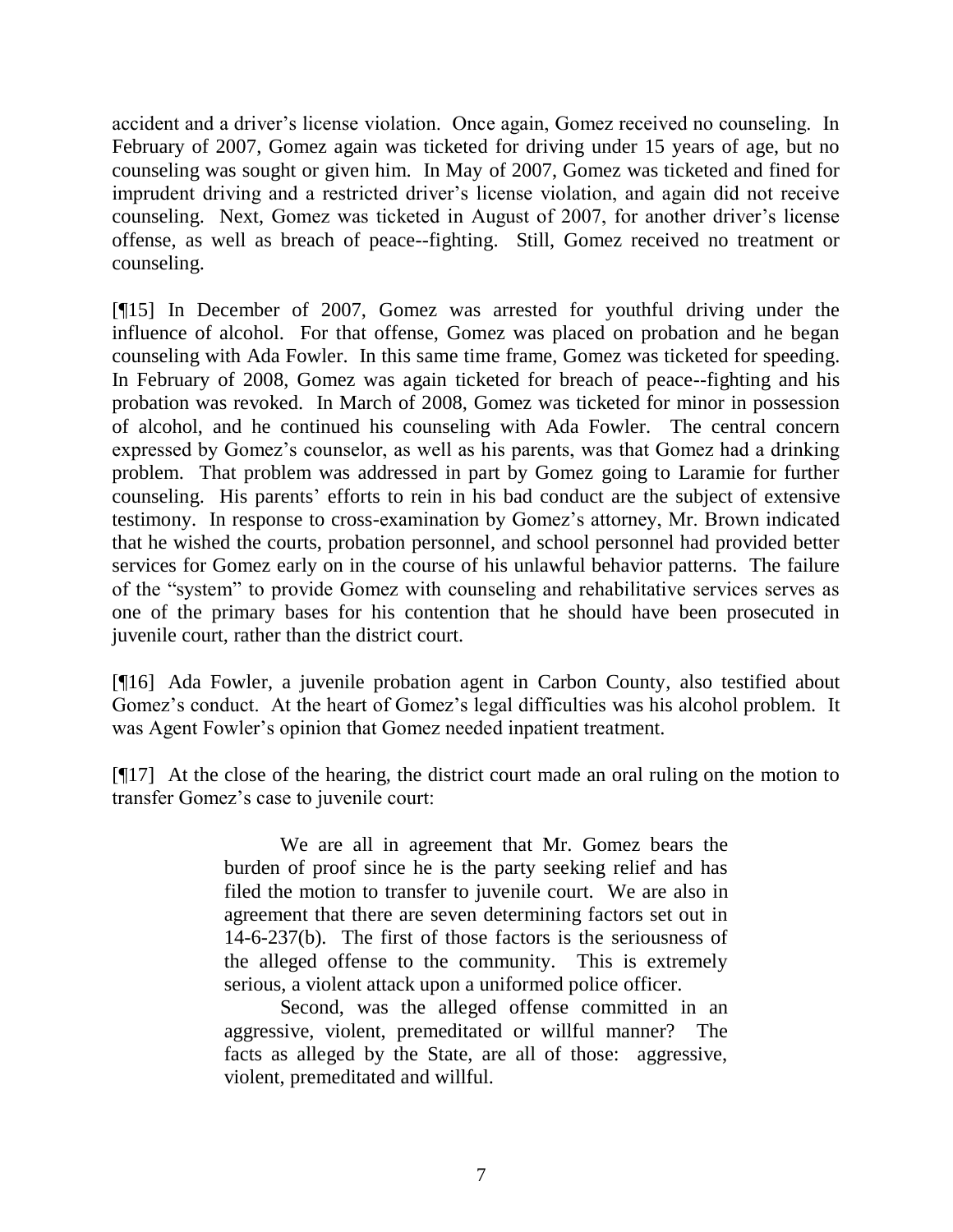Whether the alleged offense was against persons or property, this was a violent attack on a uniformed police officer.

Number 4 does not seem to be applicable to this case. The desirability of trial or disposition in one court. There is only one defendant in one incident.

Number 5, the sophistication or the maturity of the juvenile, his home, his environmental situation, emotional attitude and pattern of living seems to tie in with Number 6, the record and previous history of the juvenile, previous contacts with law enforcement, juvenile courts, periods of probation. This young man has a long and detailed criminal history.

[Defense counsel] has brought that criminal history before the Court, and it cuts both ways. This young man has shown – in spite of all the attempts to provide him help from his mother, his stepfather, from Ms. Fowler, has shown a pattern of breaking the law.

Finally, Number 7, prospects for adequate protection of the public and the likelihood of reasonable rehabilitation of the juvenile. This Court takes seriously protecting the public from violent young criminals. And the reasonable likelihood of rehabilitation of the juvenile is just as likely in felony adult court as it is in juvenile court.

Finally, this defendant will turn 18 [very soon] and is set for trial on the  $28<sup>th</sup>$ . He will be a full-fledged adult when this case goes to trial. He was almost an adult when the alleged offense occurred.

Those are the factors considered by the Court. That is the reasoning of the Court, and the Court denies the motion to transfer to juvenile court.

[¶18] We have carefully examined the materials in the record on appeal that bear on this issue, and we conclude that the district court did not abuse its discretion in denying the motion to transfer this case from the district court to the juvenile court.

### **Sufficiency of the Evidence – Attempt to Cause Bodily Harm**

[¶19] The benchmark for reviewing a sufficiency of the evidence claim is whether the evidence, when viewed in the light most favorable to the State, is adequate to permit a reasonable trier of fact to find guilt beyond a reasonable doubt. We will not substitute our judgment for that of the jury. Instead, we will determine whether a quorum of reasonable and rational individuals would, or even could, have found that the essential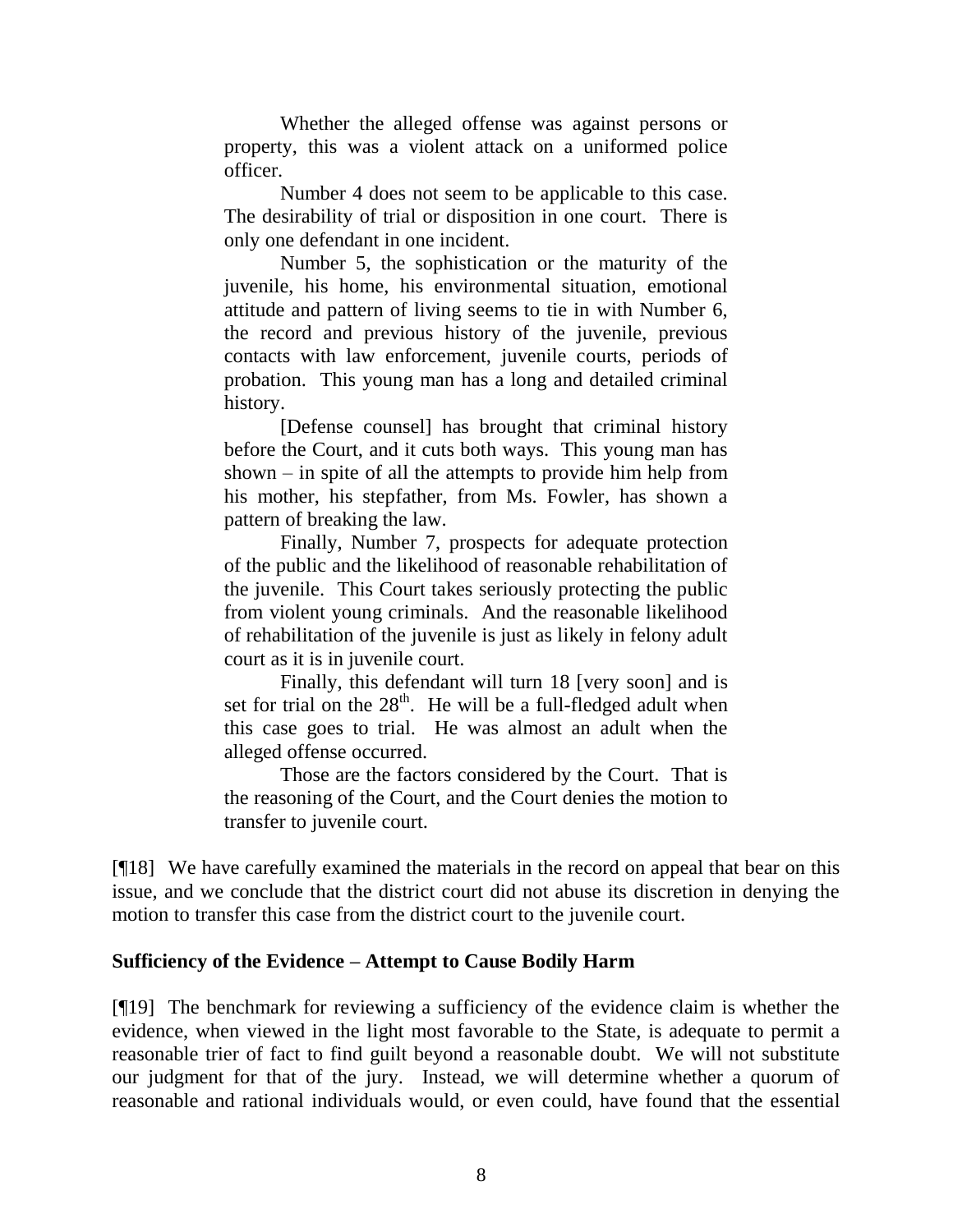elements of the crime were proven beyond a reasonable doubt. *Pryor v. State*, 2009 WY 95. ¶ 7, 212 P.3d 635, 637 (Wyo. 2009).

[¶20] In this appeal, Gomez was convicted of a violation of Wyo. Stat. Ann. § 6-5- 204(b) (LexisNexis 2009), which provides:

> (b) A person who intentionally and knowingly causes or attempts to cause bodily injury to a peace officer engaged in the lawful performance of his official duties is guilty of a felony punishable by imprisonment for not more than ten (10) years.

It was very clear from the outset that the State was prosecuting Gomez for "intentionally and knowingly" causing bodily injury to a peace officer, and not "attempting" to do so.

[¶21] Gomez contends that there was insufficient time between Officer Gulbrandson's getting out of his car, and Gomez then running into him only a few seconds later, for Gomez to have formed the specific intent to "attempt to cause" bodily harm to Gulbrandson. Gomez bases this contention on a video clip shown the jury, and contends that it outweighs Gulbrandson's testimony that he could clearly see Gomez's face, through the driver's side window of his vehicle, as he sped toward Gulbrandson.

[¶22] We have examined this asserted error very carefully, and we are persuaded that Gomez's argument in this regard is not supported by the record on appeal. The instruction given the jury was this:

# Instruction No. 5

The elements of the crime of *Interference with a Peace Officer – Attempt to Cause Bodily Injury*, as charged in Count I in this case, are:

- 1. On or about the  $10^{th}$  day of October 2008:
- 2. In Carbon County, Wyoming;
- 3. The Defendant, Andrew Gomez;

4. Intentionally and knowingly caused bodily injury to a peace officer;

5. While that peace officer was engaged in the lawful performance of his official duties.

If you find from your consideration of all the evidence that each of these elements has been proved beyond a reasonable doubt, then you should find the Defendant guilty.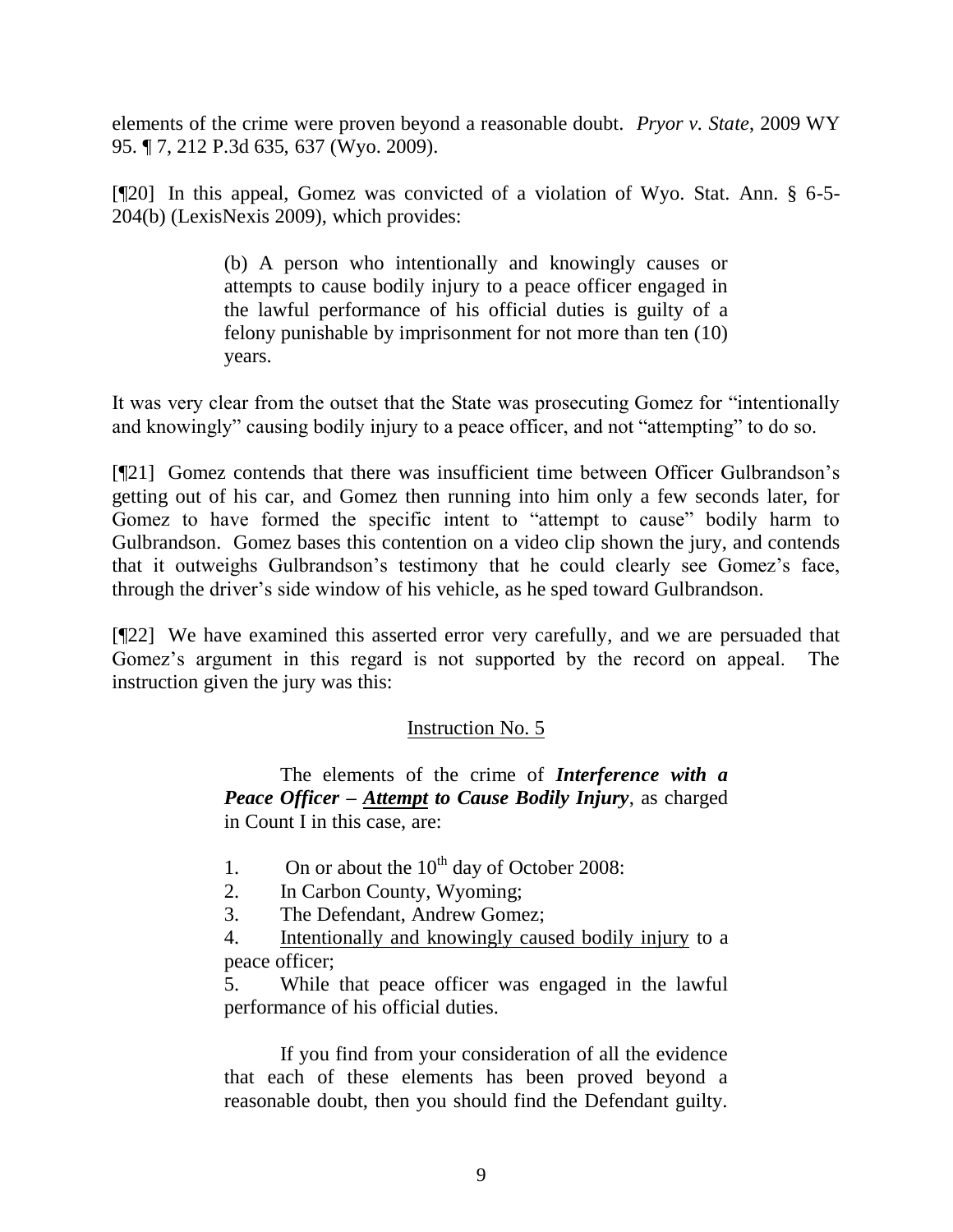If, on the other hand, you find from your consideration of all the evidence that any of these elements has not been proved beyond a reasonable doubt, then you should find the Defendant not guilty. [Underscoring added.]

[¶23] Gomez contends that there is a fatal flaw in the instruction that requires reversal. The caption of the instruction contains the word "attempt," although the elements portion of the instruction – the material portion of it – does not include the word "attempt." Gomez contends that this made the crime at issue a "specific intent" crime, and the evidence failed to prove that Gomez's "specific intent" was to cause bodily harm to Officer Gulbrandson. Although not addressed by the briefs, we are duty bound to take note that the verdict form looked like this:

### **JURY VERDICT**

### COUNT ONE

1. We, the jury, duly empanelled and sworn to try the aboveentitled cause, do find that, as to the crime of *Interference with a Peace Officer -- Attempt to Cause Bodily Injury*, as charged in Count I of the Information, the Defendant, Andrew Gomez, is:

\_\_\_\_ Not Guilty

# X Guilty

[Underscoring added.]

[¶24] Nonetheless, we reject Gomez's contentions in this regard for several reasons. Gomez made no objection to this instruction at trial; indeed, it was given pretty much as offered by him. Likewise the record shows no objection to the form of the verdict. We have held as follows in this regard:

> [I]n *Leyva* [v. State], 2005 WY 22, ¶ 9, 106 P.3d [873] at 876, we held that, where a defendant fails to object to an instruction, our review is for plain error, which, of course, involves a search for prejudice. Even where a defendant has not only not objected, but has actually offered the offending instruction, the invited error doctrine allows for review where the instruction is "necessarily prejudicial." *Bromley v. State*, 2007 WY 20, ¶ 35, 150 P.3d 1202, 1213 (Wyo. 2007). These cases reflect the confluence of W.R.Cr.P. 30(a), which states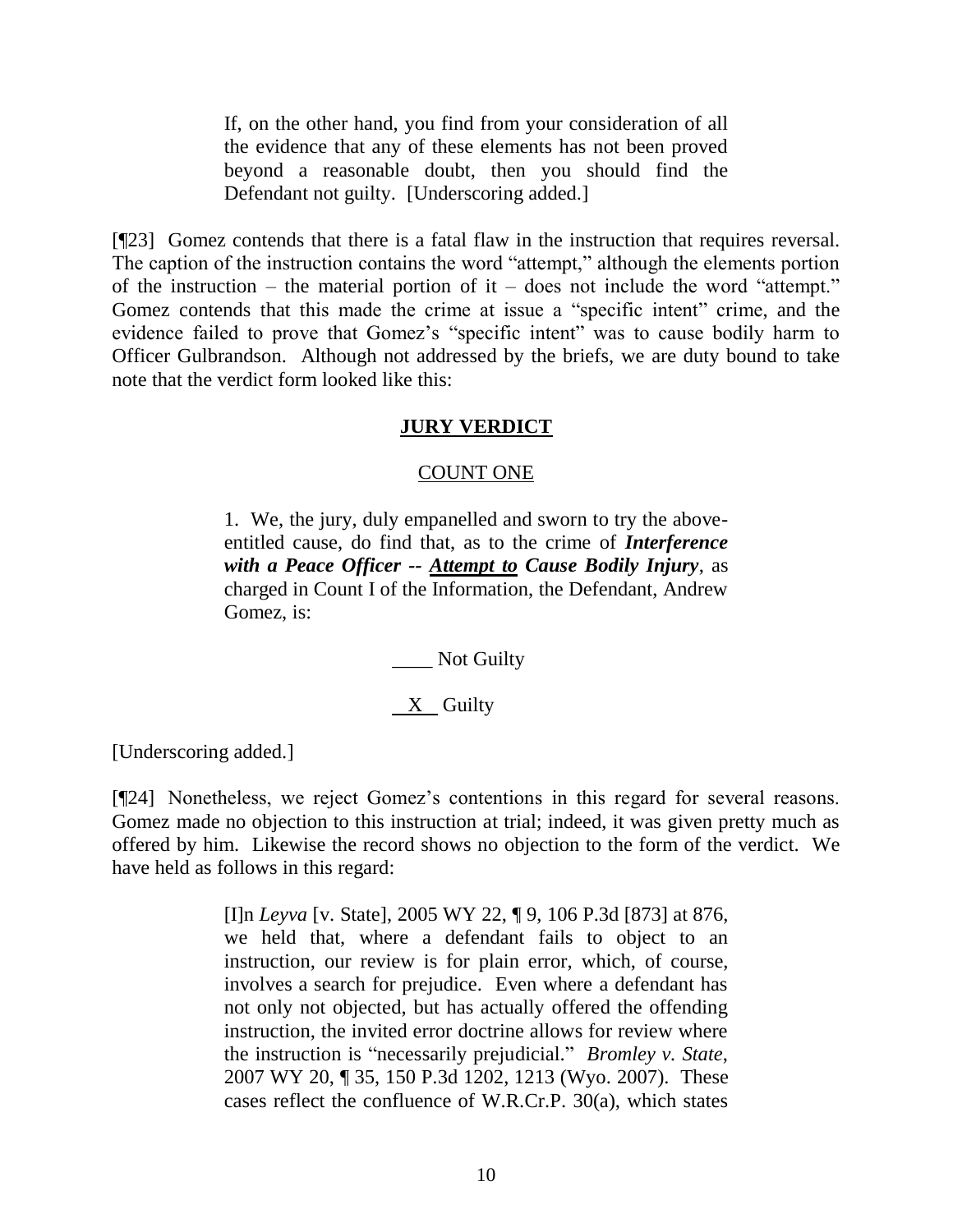in part that "[n]o party may assign as error any portion of the charge or omission therefrom unless that party objects thereto before the jury is instructed, stating distinctly the matter to which the party objects and the grounds of the objection..." and W.R.Cr.P. 52(b), which states that "[p]lain errors or defects affecting substantial rights may be noticed although they were not brought to the attention of the court." We have followed this rule for a long time. See, e.g., *Justice v. State*, 775 P.2d 1002, 1009 (Wyo. 1989); *Cutbirth v. State*, 663 P.2d 888, 891 (Wyo. 1983); and *Britton v. State*, 643 P.2d 935, 937 (Wyo. 1982).

*Snow v. State*, 2009 WY 117, ¶ 26, 216 P.3d 505, 513-14 (Wyo. 2009).

[¶25] In addition, we have long held:

Jury instructions should inform the jurors concerning the applicable law so that they can apply that law to their findings with respect to the material facts, instructions should be written with the particular facts and legal theories of each case in mind and often differ from case to case since any one of several instructional options may be legally correct, a failure to give an instruction on an essential element of a criminal offense is fundamental error, as is a confusing or misleading instruction, and the test of whether a jury has been properly instructed on the necessary elements of a crime is whether the instructions leave no doubt as to the circumstances under which the crime can be found to have been committed.

*Montez v. State*, 2009 WY 17, ¶ 21, 201 P.3d 434, 441 (Wyo. 2009).

[¶26] We have also held:

On appeal, Eres and the State dispute whether the district court erred in instructing the jury to determine the value of the stolen property at the time of its original theft. Sections  $6-3-403(a)(i)$  and (iii) are ambiguous in the sense that they refer merely to "the value of the property" and do not identify the specific point in time that the value of property should be determined. Thus, as noted by the parties, the statute is susceptible to more than one meaning. This Court has not previously determined the meaning of "the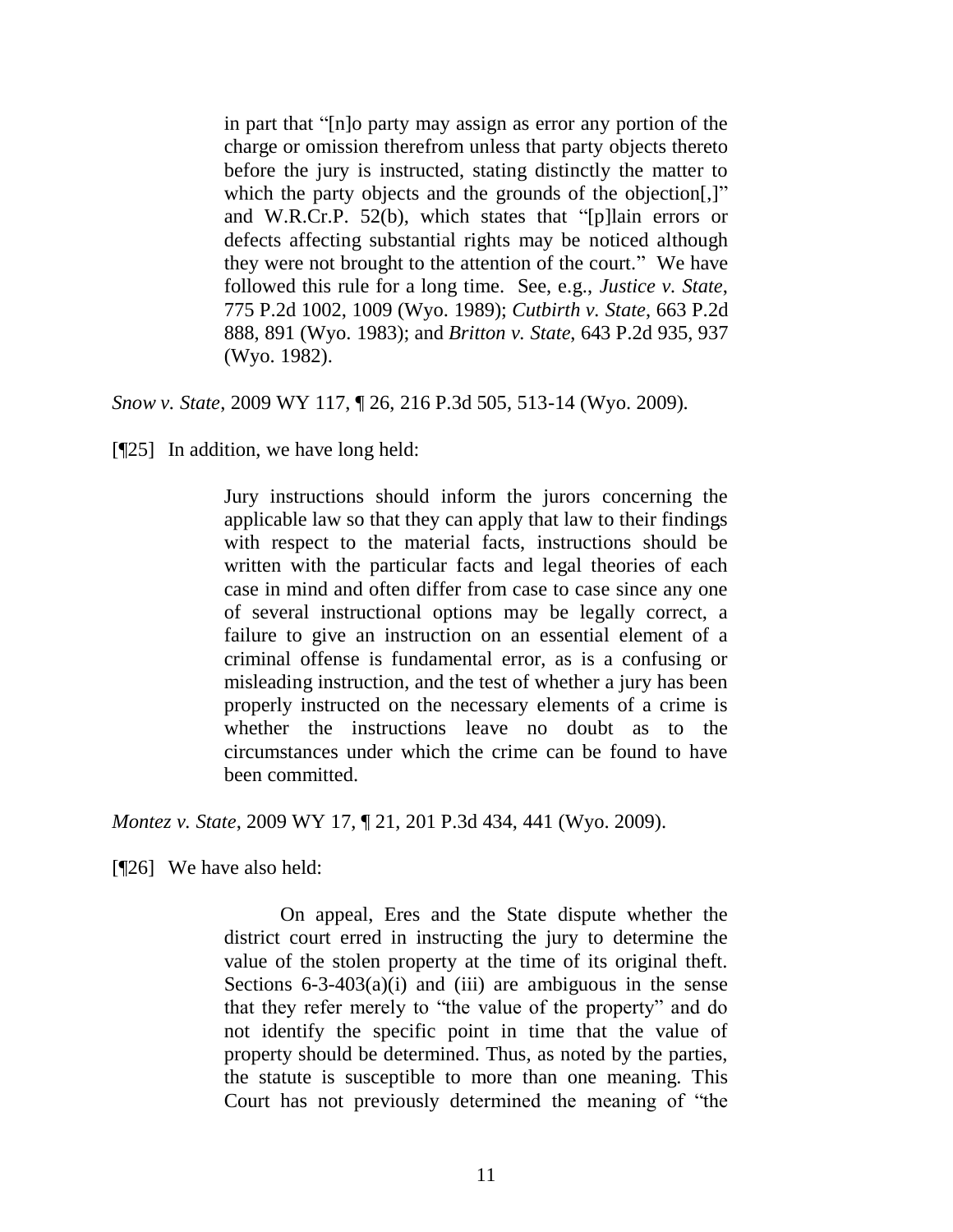value of the property" in the context of one charged with receiving stolen property. However, there is no need to decide this case of first impression on the matter because the timing of valuation-that is, the property's value on the date of receipt as compared to the date of theft-was not an issue at trial.

The record discloses that both the State and Eres proceeded at trial on the theory that no distinction existed in the property's value as between the date the property was stolen and the date Eres received it. No contention was made that the property's value varied between the date of theft and the date of receipt. Nor was there any attempt, through the introduction of evidence or otherwise, to differentiate the property's value among the criminal events. The parties basically presented two competing property valuations that did not distinguish, in any manner, the property's worth as between the time of the theft and the time of the receipt. Simply put, the parties did not provide any basis upon which the jury could rationally assess the property's value at the time Eres received it as compared to when it was stolen. Thus, the timing of the valuation of the stolen property is not an issue under the facts of this case. Eres' counsel even admitted as much at the instruction conference: "We're not really saying that the value was diminished in the time that someone else had it to the time Mr. Eres [received] it."

In any event, even assuming the district court misstated the law governing the valuation element, we are unable to conclude that the error mandates reversal of Eres' conviction. In *[Granzer v. State,](http://www.westlaw.com/Find/Default.wl?rs=dfa1.0&vr=2.0&DB=4645&FindType=Y&ReferencePositionType=S&SerialNum=2017221814&ReferencePosition=271)* [2008 WY 118, ¶](http://www.westlaw.com/Find/Default.wl?rs=dfa1.0&vr=2.0&DB=4645&FindType=Y&ReferencePositionType=S&SerialNum=2017221814&ReferencePosition=271) 18, 193 P.3d 266, 271-72 (Wyo. 2008), we recognized that a trial court's failure to properly instruct on an element of a crime is not a fundamental error requiring automatic reversal but, rather, is a trial-type error. If a proper objection is made at trial, as in this case, an instructional error is evaluated in accordance with the harmless constitutional error standard described in *[Chapman v. California,](http://www.westlaw.com/Find/Default.wl?rs=dfa1.0&vr=2.0&DB=708&FindType=Y&ReferencePositionType=S&SerialNum=1967129471&ReferencePosition=827)* [386 U.S. 18, 23-24, 87 S.Ct. 824,](http://www.westlaw.com/Find/Default.wl?rs=dfa1.0&vr=2.0&DB=708&FindType=Y&ReferencePositionType=S&SerialNum=1967129471&ReferencePosition=827)  827-28, 17 L.Ed.2d 705 (1967). *[Granzer,](http://www.westlaw.com/Find/Default.wl?rs=dfa1.0&vr=2.0&DB=4645&FindType=Y&ReferencePositionType=S&SerialNum=2017221814&ReferencePosition=271)* ¶ [16, 193 P.3d at](http://www.westlaw.com/Find/Default.wl?rs=dfa1.0&vr=2.0&DB=4645&FindType=Y&ReferencePositionType=S&SerialNum=2017221814&ReferencePosition=271)  271. Under that standard, an error will not result in reversal if we are convinced the error was harmless beyond a reasonable doubt. *[Id.](http://www.westlaw.com/Find/Default.wl?rs=dfa1.0&vr=2.0&FindType=Y&SerialNum=2017221814)* Because of the lack of evidence of competing valuations, we are convinced there is no possibility that the jury verdict would have been different under the instruction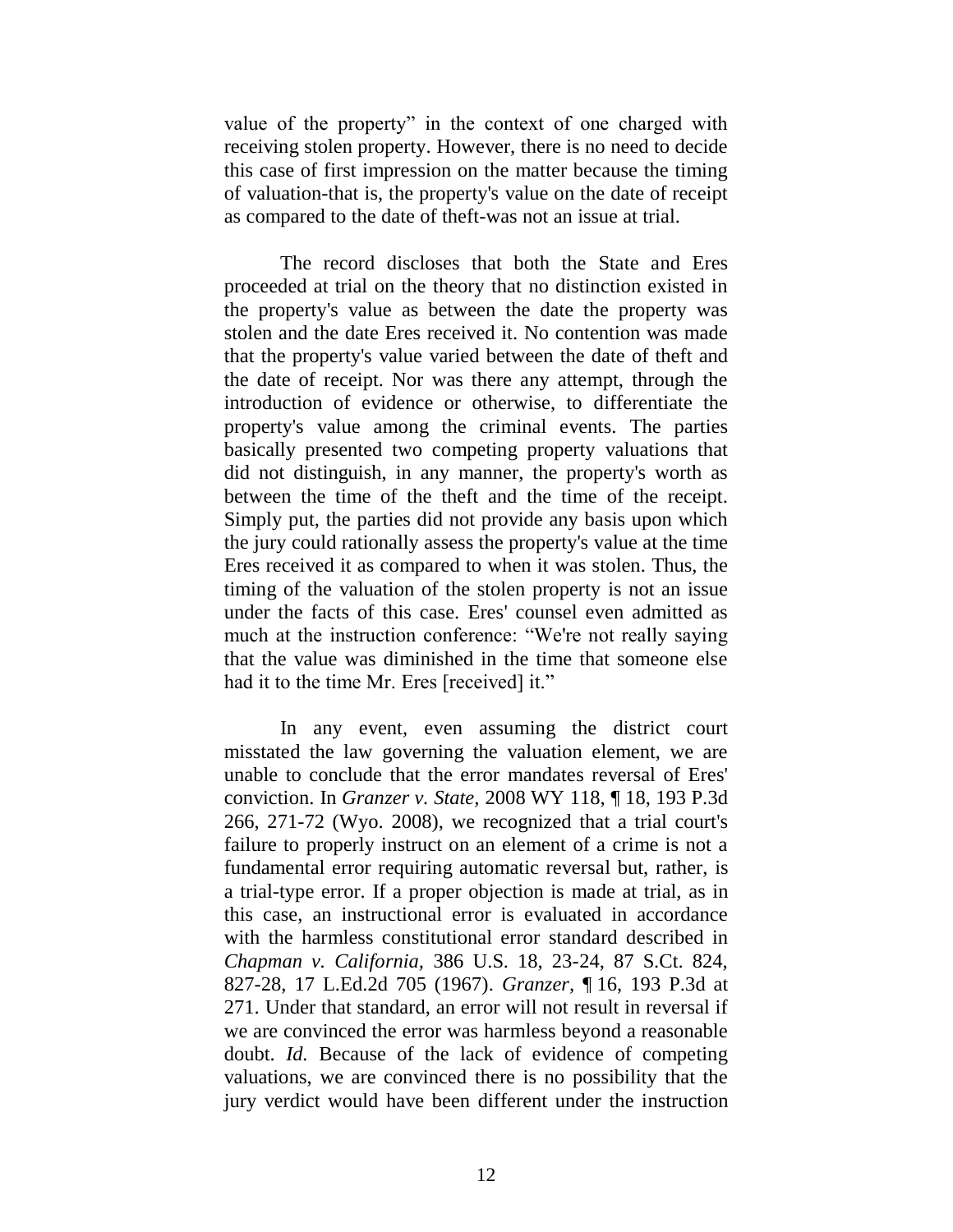requested by Eres.

*Eres v. State*, 2010 WY 42, ¶¶ 7-9, 227 P.3d 854, 855 (Wyo. 2010).

[¶27] We deem the variance between the caption of the instruction and the body of the instruction to be, at most, an error that is harmless beyond a reasonable doubt under the circumstances of this case. The specific enumeration of the elements in the body of the instruction fully informed the jury of the evidence the State was required to produce in order to justify a conviction. Our conclusion in this regard is bolstered by Officer Gulbrandson's direct and very clear testimony that he recognized Gomez's pickup and was able to view his face through the driver's side window as Gomez was driving the vehicle directly at him. Gomez did not offer this defense before the jury during his trial. Rather, he defended on the basis that he accidentally hit Gulbrandson because he could not see him, as his view was obstructed by trees, darkness, and the inclement weather.

# **The Trial Court's Limitation of Expert Witness Testimony**

[¶28] Gomez called an accident reconstruction expert to testify on his behalf. Gomez contends that in sustaining some objections to that testimony, made by the prosecutor, as well as one made by the district court itself, the district court abused its discretion with regard to the admission or exclusion of evidence. A district court's decision to admit or exclude evidence is reviewed for abuse of discretion, *Smith v. State*, 2009 WY 2, ¶ 35, 199 P.3d 1052, 1063 (Wyo. 2009). In this argument, Gomez fails to give an exact description of what it is that the district court excluded that he believes should have been called to the jury's attention. If it was the expert's opinion that Gomez did not intend to harm Officer Gulbrandson, then the district court's ruling was sound. However, as the transcript bears out, the expert's theory was that Gomez's view of Officer Gulbrandson, and his police cruiser, was obscured by trees, darkness, and the snowy/rainy weather. The expert witness was permitted by the district court to continue his expert analysis of the video tape taken from Officer Gulbrandson's patrol car and the crime scene in general, as well as his opinion that it would have been very difficult for Gomez to see Officer Gulbrandson and his police vehicle. We see no indication in the record on appeal that the district court frustrated the expert witness's ability to fully explain his take on the accident scene. Given these circumstances, the limited objections sustained with respect to the expert's testimony do not arise to the level of an abuse of discretion, nor did it deprive Gomez of his right to compulsory process.

# **Instruction on Voluntary Intoxication**

[¶29] Gomez concedes that he did not offer an intoxication instruction and such an instruction was not given by the district court sua sponte. It is not disputed that Gomez was intoxicated the night of the instant crimes. Because Gomez did not offer an instruction of his own, we review his claim for plain error. Under the plain error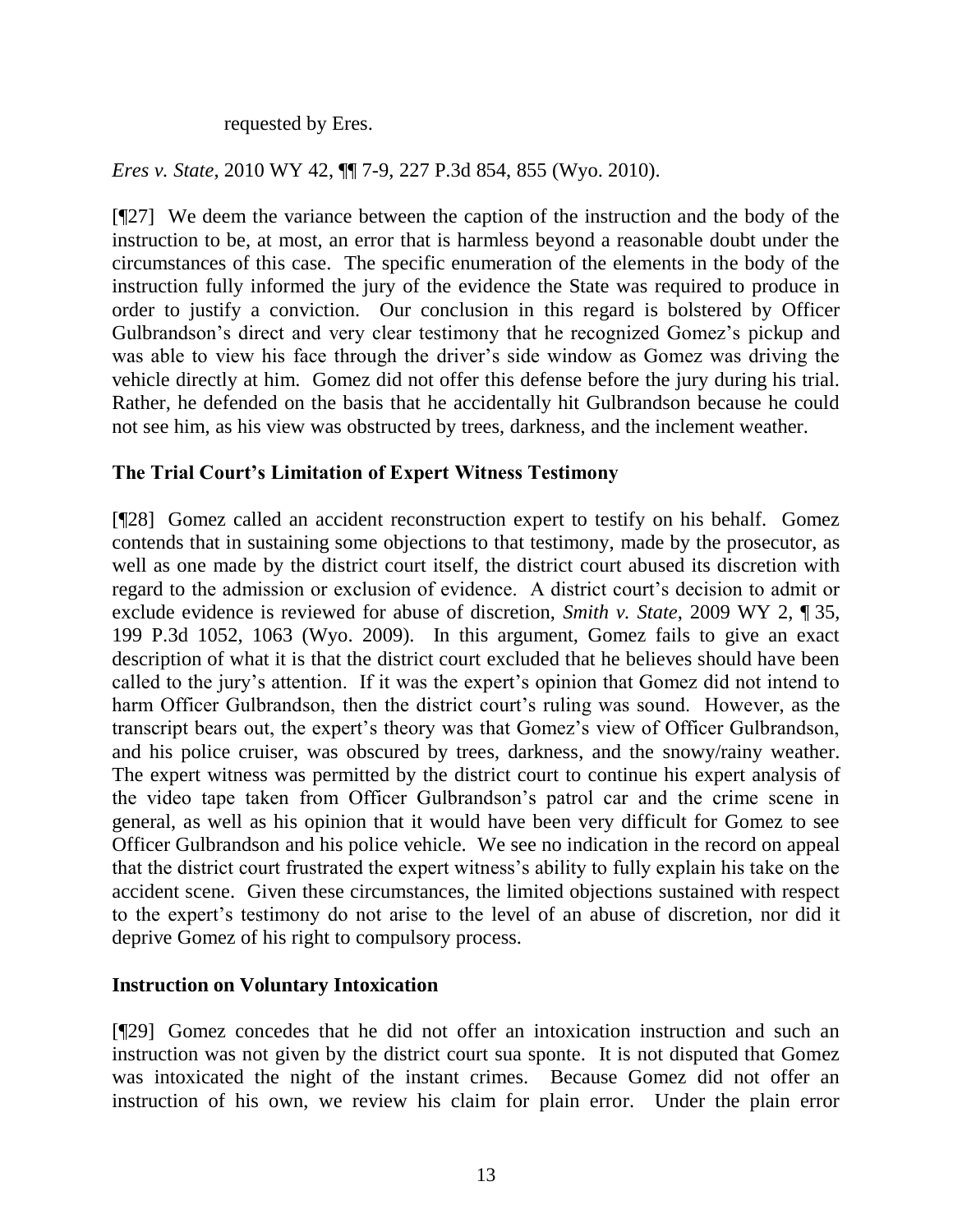standard, Gomez must show that a clear and unequivocal rule of law was violated, the violation clearly appears in the record, and it resulted in denial of a substantial right to his material prejudice. *Morris v. State*, 2009 WY 88, ¶ 15, 210 P.3d 1101, 1105 (Wyo. 2009).

[¶30] We have held that:

Due process requires the trial court to give a correct instruction to the jury that details the defendant's theory of the case when the theory is supported by competent evidence and is recognized by statute or case law. *Holloman v. State*, 2002 WY 117, ¶ 15, 51 P.3d 214, 219 (2002). This Court has recognized that intoxication is a defense to a specific intent crime. *Wilks v. State*, 2002 WY 100, ¶ 21, 49 P.3d 975, 984- 85 (2002). An "attempt" is a "specific intent" crime. *Reilly v. State*, 2002 WY 156, ¶ 8, 55 P.3d 1259, 1262 (2002). Thus, Mr. Hernandez was entitled to have the jury instructed on this theory that he was too intoxicated to form the intent to commit the offense of attempted second degree murder if there was competent evidence to support the theory.

*Hernandez v. State*, 2007 WY 105, ¶ 29, 162 P.3d 472, 480 (Wyo. 2007).

[¶31] Gomez's defense was not that he was too intoxicated to form specific intent. His defense was that his view was so obstructed that he could not see either Officer Gulbrandson or his squad car. As previously noted more fully in our discussion of the instruction concerning Gomez's intentionally causing bodily injury to a peace officer engaged in his lawful duties, the body of the instruction correctly described a general intent crime and not a specific intent crime. See *King v. State*, 2002 WY 27, ¶¶ 22-23, 40 P.3d 700, 705-6 (Wyo. 2002). If Gomez had defended on the basis that he was too intoxicated to form the specific intent to attempt to injure Officer Gulbrandson, then he would have been entitled to such an instruction had he asked for one. The record is clear that Gomez did not defend on that theory, but rather that he was unable to see Gulbrandson and hitting him was an accident. We also see in the record on appeal a tacit strategy by the defense to use Gomez's alcohol problems as a sword, rather than a shield. His real theory was that the "system," and the State, had failed to provide him the services he needed to overcome his drinking problems. Thus, the seriousness of the consequences of his acts that night and the punishment for them should have been lessened to that which could be meted out in juvenile court.

[¶32] For these reasons, we conclude that although the record demonstrates a possibility that an intoxication defense could have been pursued by Gomez, it was not. Secondarily, Gomez does not point to a clear and unequivocal rule of law that such an instruction must